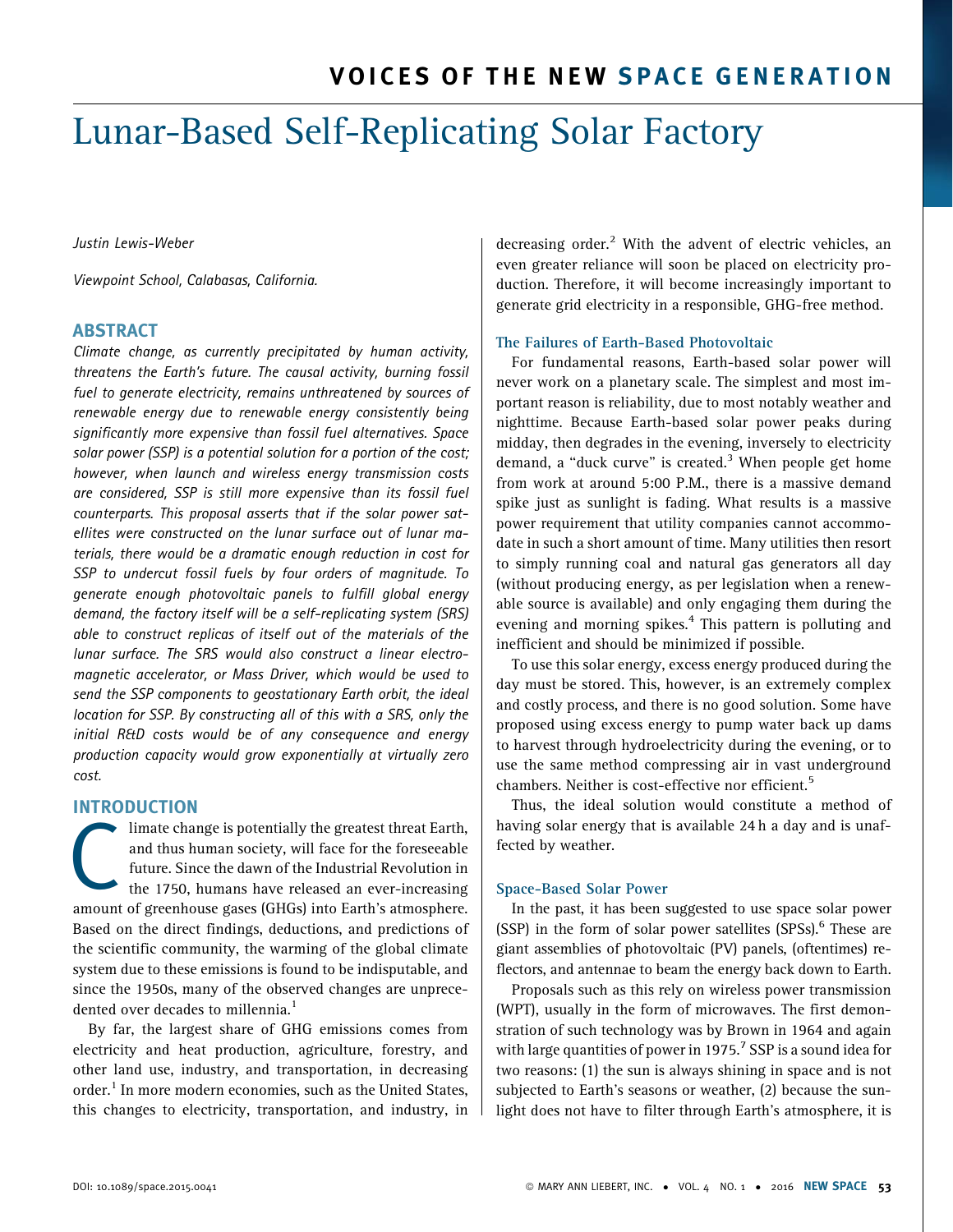roughly 27% more efficient, which is a margin available to be lost in WPT.<sup>8</sup>

Also integral to the SSP concept are the PV panels on the SPS as well as reflectors used to concentrate sunlight on the PV panels (likely of aluminum composition). Reflectors will reduce launch weight as well as reduce the amount of material consumption and money spent producing PV panels.

John C. Mankins of Artemis Innovation Management Solutions, later cited, has been a notable proponent of SSP and his articles have provided significant inspiration for this component of the proposal. Mankins' design for a SPS is also used later as a basis for further discussion and calculation.

Upon initial glance, SSP seems to be a fitting solution to our energy needs; however, the cost is still unfeasibly high. At current launch prices, it would take tens of trillions of dollars to send enough satellites of meaningful size to account for a significant percentage of worldwide energy needs. Not only is that unfeasible, but also the launch capacity and willingness to undertake such a massive project do not exist.

#### Self-Replicating Systems

Self-replicating systems (SRSs) have been theorized since the beginning of the space race. $9 \text{ In a concept with ties to}$ biomimicry, SRSs are able to (just like any biological organism) replicate themselves out of the materials in their environment, plus a desired output. The unique opportunity presented by not having to send a large factory is that only one small machine, able to self-replicate, can be sent, dramatically reducing launch costs. Although this seed can only produce a fraction of the desired output, the overall output will increase exponentially over time. Fortunately, the Earth's moon is an excellent construction site and materials source as it comprises ideal material for use in mechanical SRSs for three reasons: (1) its direct elemental composition, (2) its relatively uniform composition, and (3) ease of mining its top regolith layer  $(5-15 \text{ m})$ .<sup>10</sup>

#### The Synthesis

If a lunar-based SRS that can produce SSP components and a mass driver is created, the following benefits would be realized:

- . A reduction in up-front costs by several orders of magnitude
- . Practically unlimited production potential with capacity increasing exponentially over time
- . Practically zero runtime or production cost (as space materials are free and there would be no astronauts on the Moon)
- . Dramatically increased adaptability to future challenges or production

In essence, if an SRS that is capable of reproducing itself and producing SPSs on the lunar surface was created, the entire Earth could be powered for contextually minimal cost. Because only a small and (in context) lightweight package will need to be sent and manufactured, the entire system is essentially free, and because all power produced can be sold at a profit, there is very little exposure (in the context of space missions and energy production investments) for practically unlimited upside.

The overall system will function as shown in Figure 1.

- 1. The SSP components will be manufactured on the Moon by means of an SRS
- 2. The SSP components will be launched from the lunar surface into geostationary Earth orbit (GEO) by means of an electromagnetic linear accelerator or Mass Driver
- 3. The SSP components will self-assemble in GEO
- 4. The SSP will wirelessly transmit the captured energy to stations on the ground
- 5. (not shown) Rectenna (rectifying antenna) stations near population centers will receive the power and integrate it with local energy grids

### REQUIREMENTS OF THE SPS

To fulfill the goal of transmitting meaningful amounts of power to Earth's surface, several requirements must be met in the design and implementation of the SPS. Each individual satellite must (1) be able to automatically fold and unfold for ease of transportation to GEO, (2) be able to intelligently and automatically assemble itself into fully operating status, (3) be able to add additional components and subassemblies (while in GEO) as they arrive from the Moon, (4) contain a proportion of reflectors to PV panels that results in the most efficient gathering of energy, (5) contain the most efficient PV arrays possible (when efficiency of production is taken into account), (6) be able to articulate its transmission array to aim at a different point on Earth's surface quickly, (7) be capable of receiving stationkeeping refueling missions from the Moon, (8) capable of performing self-repairs, (9) be constructed of intelligent and independent modular components (microsats) that can communicate with one other, and (10) be able to operate independent of human control or operation >99% of the time.

#### Wireless Long-Range Energy Transmission

To transfer all of the power generated to the Earth's electrical grids, there needs to be an efficient method of energy transfer between GEO and various points on the ground. It must be (1) efficient, (2) impervious to weather, (3) capable of being produced on the Moon, and (4) adaptable to different locations on the Earth's surface. As a basis for further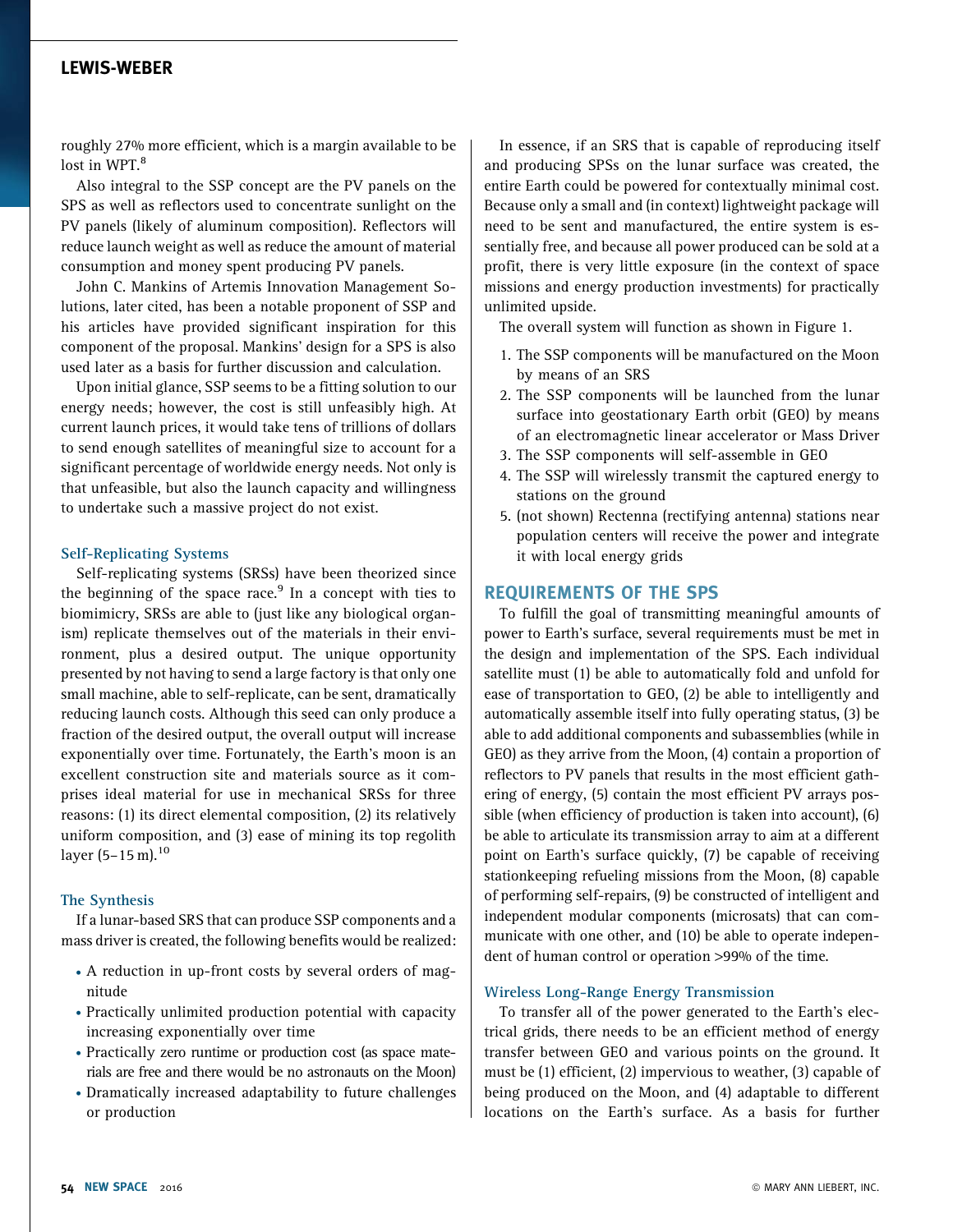

Fig. 1. Overview of Operation. The SSP components will be manufactured on the Moon by means of a SRS, then launched from the lunar surface into GEO by means of an electromagnetic linear accelerator, or Mass Driver. The SSP components will self-assemble in GEO and wirelessly transmit the captured energy to stations on the ground. SSP, space solar power; SRS, self-replication system; GEO, geostationary Earth orbit.

discussion, Mankins' writings (later cited) will be utilized and built upon.

There are currently two major methods proposed for transmitting electricity between GEO and the ground: laser transmission and microwave transmission. For this project, microwave transmission was selected because of its overall high efficiency (peaking at 76%) and it being unaffected by clouds (a characteristic not shared with lasers). $^{11}$ 

Within microwave energy transmission, there are two distinct components: the transmitting component, known as the WPT Module that converts the electricity on the platform into a coherent RF (microwave) transmission, and the groundbased receiving station that in this case is a rectenna (a rectifying antenna). Other components include high-power and high-efficiency solid-state power amplifiers.

It must be noted that there will be an increase in net energy in the Earth system, as the light intercepted by the SPSs, for the most part, will have not otherwise intercepted Earth's atmosphere. This added energy, however, is not a significant amount, creating a net increase of 0.012%, a worthy increase considering  $CO<sub>2</sub>$  emissions would dramatically decrease. To make comparisons with climate studies, this increase in energy due to WPT was evaluated from a solar irradiance perspective and was found to be an increase of 0.04  $W/m^2$  or an increase of 0.003%. This change is the same in magnitude as the Intergovernmental Panel on Climate Change (IPCC) estimates of changes in natural solar irradiance from 1978 to 2011 and is considered by the IPCC to be of very low impact to climate change. $<sup>1</sup>$ </sup>

#### Overall Design

To easily design a SRS that can build a SPS, the SPS must be made out of a limited number of modular components that can self-assemble in GEO. They should each be as simple as possible, while being adaptable in (1) individual size, (2) number of modules to change system size, and (3) entirely different system formats and designs.

As established, SSP is not a new idea, so it would be imprudent to design an entirely new model for the purposes of this project. It is far more efficient to utilize the best of current scientific methods that utilize a modular approach. To fulfill these purposes, the design pioneered by Artemis Innovation Management Solutions, with John

C. Mankins as principal investigator, called SPS-Arbitrarily Large Phased Array (ALPHA) is summarized below:

The basic concept of SPS-ALPHA is to form an exceptionally large space platform from an extremely large number of small, high modular elements, where only a small number of types of modules are used. In the case of SPS-ALPHA, the modular elements (of which there are eight basic types) are combined in various ways to comprise a number of functional assemblies.<sup>12</sup>

Most importantly, for the purposes of the SRS design, Mankins' design consists of eight modular components as follows: (1) Hexbus—basic smallsat structural unit; (2) Interconnect—smallsat to bind structural components; (3) Hexframe—simple deployable beams that provide the base structure for the reflectors and connect the reflector array to the power/transmitter array; (4) Reflectors and Deployment Module; (5) Solar Power Generation Module; (6) WPT Module; (7) Modular Push-Me/Pull-You Robotic Arms—used for selfconstruction; and (8) Propulsion/Attitude Control Module. It is important to note the number of modular components as these will form the basis for the design of the SRS.

#### Maintenance and Repair

The more complex task of repair and maintenance, although minimal, must be considered. For this task, it would be impractical to use artificial intelligence. To fulfill this need, a humanoid robot controlled wirelessly from the Earth will be built on the lunar surface and transported to the SPS. Should an error occur that requires human attention, a human can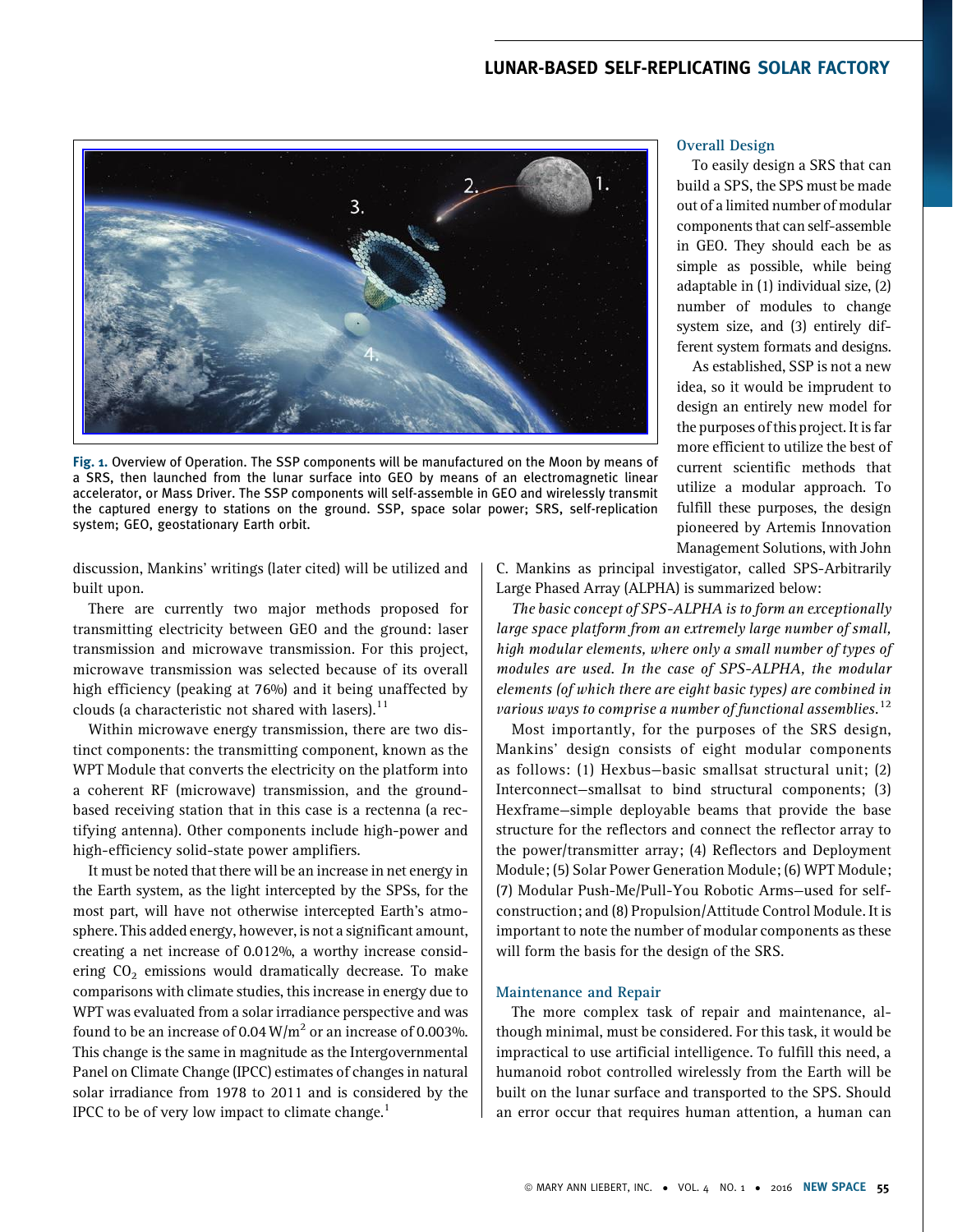take direct control through virtual reality control, using a goggle and glove system with tactile response similar to the da Vinci surgical system. This reduces risk and cost dramatically, as well as allows the human operator to work on a scale (whether large or small) and precision that is significantly superior to an astronaut. Only a small number of these units would be necessary per SPS, a number that will likely be less than five per satellite.

# SELF-REPLICATING SYSTEM

The basic idea of a SRSs is very simple: a machine that can reproduce an exact copy of itself using the materials in its environment. In the context of this project, the machine will not only have to replicate itself but also produce a useful product (SSP and mass driver components). The concept of self-replicating machines or systems is parallel to biomimicry: the ability to replicate oneself out of the materials in one's surrounding is a common ability of every life form. For these reasons, although no SRS has been made to date, a SRS is definitely possible to be produced, although with great mechanical and design complexities. Methods to extract the necessary material out of the lunar regolith have already been designed, although with the possible need of vitamin shipments of some elements from Earth.<sup>9</sup> Nearly all of this mineral extraction technology already exists terrestrially, and this implementation generally modifies terrestrial methods of extracting and refining minerals commercially. The completely designed mineral extraction system will likely resemble that

present in the paper Advanced Automation for Space Missions.<sup>9</sup> Small vitamin shipments are of little consequence as the expense to transport these small amounts of materials will be minimal.

Figure 2 illustrates how the SRS (complete with mass driver) might appear from lunar orbit, with the SPS orbiting Earth in the background.

#### Design Methodology

To design a self-replicating machine, a simple methodology was created. During the final design process, these following steps should be taken: (1) identify all of the output products, (2) break down each product into smaller pieces, until basic parts

are apparent, (3) identify all manufacturing machines necessary to manufacture all of the items identified in step 2, (4) repeat steps 1–3 with the components of the machines identified in step 3 until a closed system is outlined, (5) starting with the machines identified in the first pass of step 3, simplify the manufacturing process and required products whenever possible to reduce types of overall parts (including those parts that make up all levels of the manufacturing machine), (6) repeat step 5 with further passes until no more parts can be simplified, (7) abstract the resulting system into machines that can perform broader tasks (such as three-dimensional printers, etc), and (8) repeat step 4–6 with a new manufacturing system until the simplest and most abstract form of the system can be produced.

Throughout the design process, these following four objectives should be kept in mind, listed in order of importance: (1) simplification, (2) efficient materials use (cheap as possible), (3) efficient energy usage, and (4) time usage—quality is more important than quantity only until a certain point to be identified, which can only be found when the rate of failure of entire system is found.

It is acknowledged that there is no prior example of a SRS being constructed, and there has been minimal research performed on complex mechanical SRSs. Therefore, it has not been experimentally proven that it is possible to construct it. Consequently, at this point, only a logical investigation can establish the possibility of a complex SRS. The above recursive logical system demonstrates that there is no inherent logical



Fig. 2. View of SRS on Lunar Surface. This figure depicts what a SRS might look like on the Lunar surface, including the Mass Driver located at the center of the SRS and oriented towards Earth.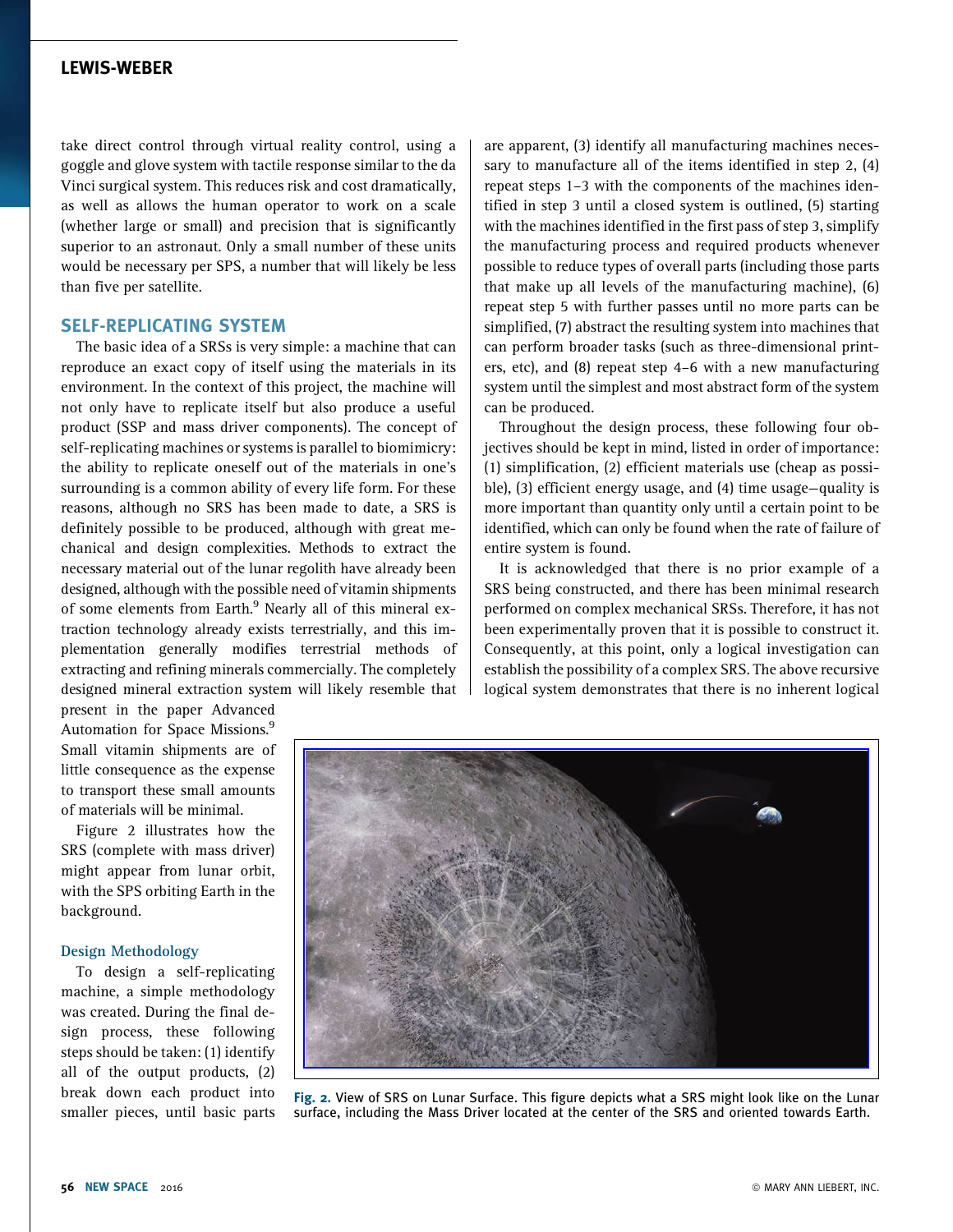flaw in the concept of an SRS, and consequently one is almost certainly possible to be constructed. While it might appear at first glance that new technology needs to be developed to construct such an advanced SRS, because the above logical recursion would only utilize existing technologies, no new technological breakthrough is necessary.

Furthermore, while terrestrial-level manufacturing capabilities would need to exist on the Moon, they would not need to be of aerospace quality. Consumer-level manufacturing specifications are widely employed and adhered to throughout the world, and the engineering understanding of such systems is very complete. Accordingly, it would be reasonable to use consumer-level manufacturing standards for the lunar SRS. This is also reasonable, from a quality standard point of view, because aerospace standards generally arise due to an extremely low margin of error. Often, billions of dollars are resting on every piece of equipment performing perfectly with little available redundancy. In this case, after the first few replications, there would be a very high margin of error. With there being very quickly tens, hundreds, thousands, and eventually millions of units in the ecosystem, many individuals could eventually fail and the ecosystem as a whole would be highly functional. As a consequence, because the units are, in essence, free (after initial R&D and launch costs), these failures would come at no direct capital cost.

#### Unit Breakdown

While it would appear upon first glance that the most logical way to construct a system such as this would be a large city-scale SRS, upon further investigation, it is not the most efficient way. Designers must take cues from biology (which is really very advanced SRS), where there is not just one mother organism, but many individual organisms that perform specific tasks and work together to create a cohesive environment (for this section, terms from biological classification of organisms will be used). Even in biology, larger organisms are often inhabited and assisted by smaller organisms in symbiotic relationships. Engineers should take the hint from nature and design SRSs as such. When viewed in this context, it would make most logical sense to have a single species for each modular component of the SPS. This is the major reason why having an entirely modular design for the SPS is so vital. Of course, there can be an infinite amount of gradation between one large SRS and an ecosystem of very small organisms, and the most efficient answer lies somewhere in the middle. The key requirement for if a specific function should be abstracted to a species higher up the chain is if this same function is necessary for multiple units. For example, computer components are required for every species for replication and many species for production. If would likewise make sense to abstract the production of the computer components to a species that is solely responsible for this function, saving resource consumption efficiency for all species lower down the production chain. This methodology should be applied to all functions of all species.

There are also two kinds of supply/demand relationships between units. (1) A species could require components from another species solely for the purposes of self-replication. In Figure 3, this is signified with a green arrow and arrows entering/exiting the top/bottom of boxes. This category of relationship is rare. (2) A species could require components from another species both for the purposes of self-replication and component production. This category of relationship is the far majority and, in Figure 3, has been color coded per unit with arrows entering/exiting the sides of boxes.

With all of these variables in design kept in mind, an SRS layout had been designed with a detailed breakdown below. Notes: (1) Two species, harvesters and transport units, are unique cases. In these two cases, the main purpose of the units is to move around quickly and thus it would be inefficient for these fast moving units to self-replicate. These units have harvester production units and transport production units, respectively, which are solely responsible for the manufacturing of their respective child species. (2) Species that are responsible for manufacturing intermediary components are called fabrication units, and species that are responsible for manufacturing end components are called production units. (4) A common grouping of units is known as the computer component production unit block. It includes a microcomputer, Radio-Frequency Identification tags, small batteries, command and data-handling wires, small solar array, power management and distribution, including power wire, switches, and control chips, and telecommunications (including wireless router).

Each arrow in these flowcharts represents a mathematical relationship of supply and demand, and most relationships depend on their child and parent relationships. Each one has been mathematically modeled in detail.

#### Positioning System

For all lunar operations to be conducted, each unit on the surface will have to know its own position relative to the terrain around it and other units, and it must not require twoway transmission to base, similar to GPS systems. To fulfill this purpose, a system was devised that when fully deployed, will consist of two parts: a ground-based transponder system in addition to a satellite system consisting of satellites at the Lagrange points in the Earth–Moon system. These satellites will be deployed once the SRS is up and running and cash flow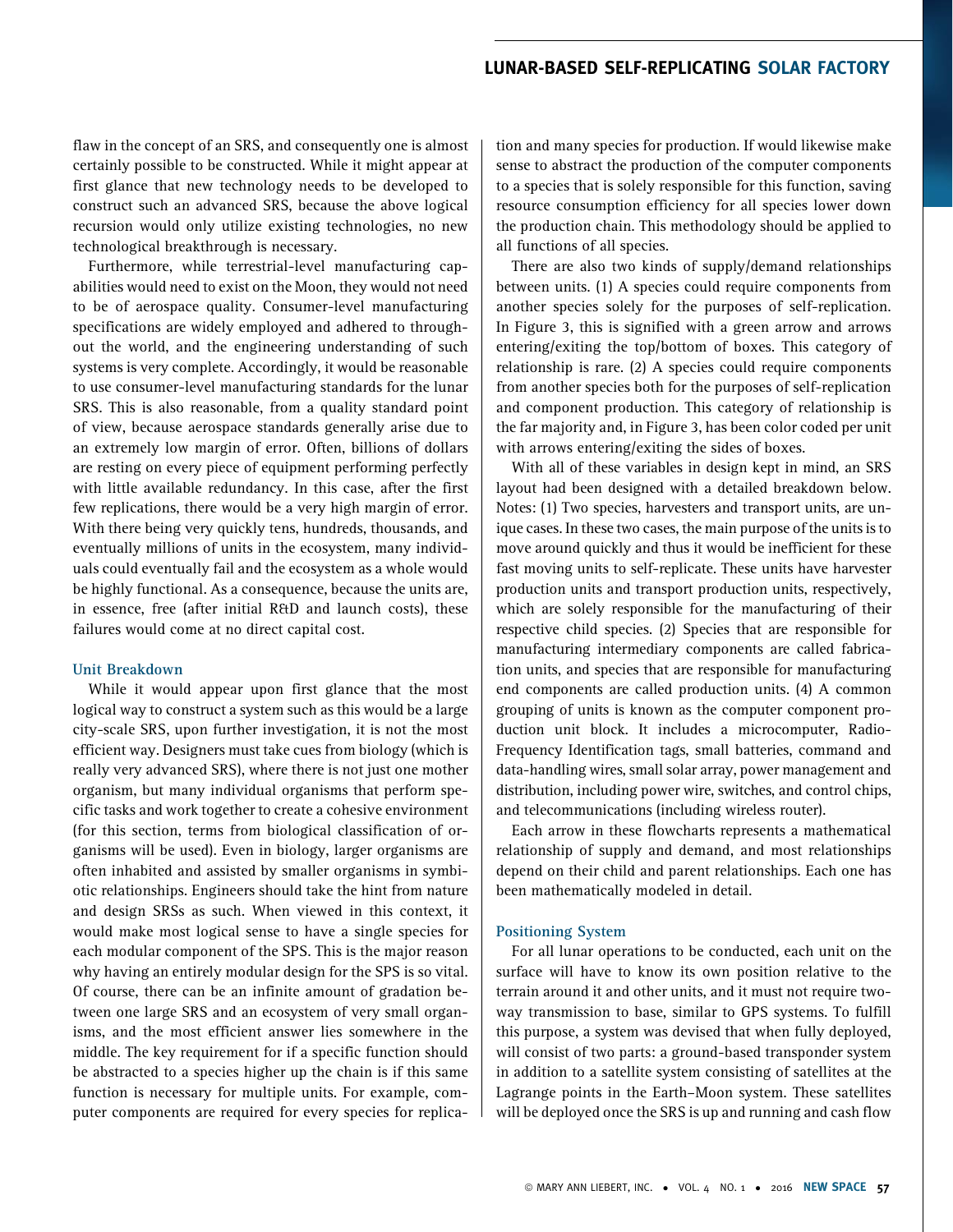

Fig. 3. Flowchart Depiction of SRS Species. This figure systematically depicts the relationships of supply and demand of the species in the SRS. Lines and arrows are color coded per respective species, the pink boxes represent output products (SPS components), and the yellow square denotes a unique relationship configuration. FU, fabrication unit; PU, production unit.

is established; the transponder system will be functioning and expanding with the SRS from initial landing onward.

# MASS DRIVER

For the goals of this project to be achieved, it is imperative that completed SPS components be safely, efficiently, and rapidly transported to GEO. Its requirements are to have a completely modular design, be able to vary its launch angles, and have its bucket launching vehicle be reusable.

#### Design

Electromagnetic linear accelerators have been developed and built countless times in the past. The instance proposed here will be the largest to date, but the mechanical design of such a mass driver is quite simple, consisting of large number of stator coils, among other components. The properties of such a mass driver makes this attractive as a space launch facility.<sup>13</sup> There are a multitude of variables that will affect the overall size (length, most importantly) of the system; however, it will be about 2 km long.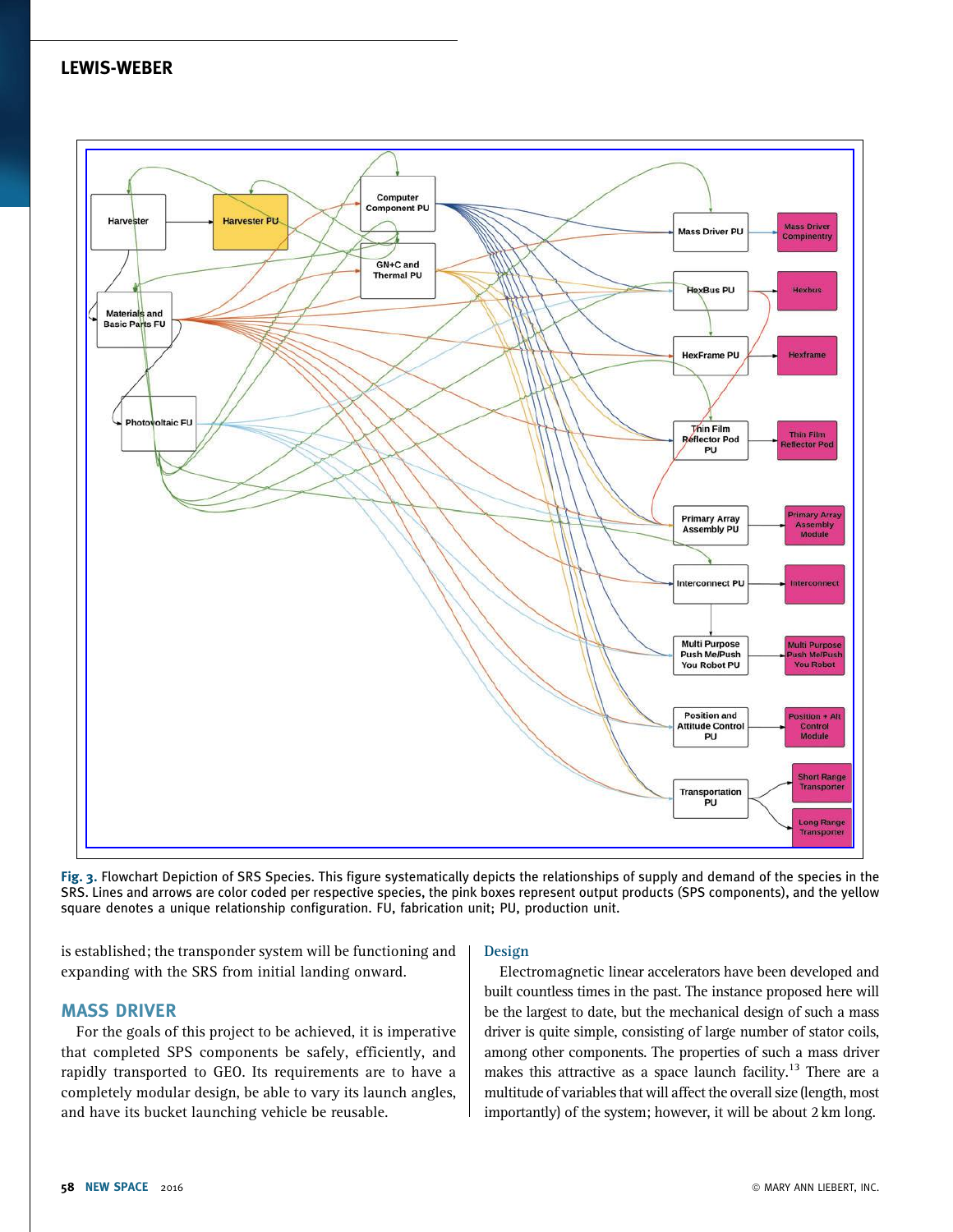

Fig. 4. Mass Driver on Lunar Surface. Depicted in this picture are the Mass Driver, a package in transit, and a SPS orbiting the Earth in the background.

Figure 4 illustrates how such a mass driver might appear on the lunar surface, including how solar panels will lay on either side of the driver for its entire length.

Due to the relatively simple mechanical design, research suggests that the basic design of a small-scale Mass Driver can be simply scaled up with moderate modification. The hurdles for a terrestrial mass driver are the cost of the track and the cost of the energy storage device. With a lunar-based SRS where there is no cost of materials or production of said energy storage device (or track), this previously insurmountable challenge is irrelevant. A variety of past research discussing in detail the construction and design of a mass driver-purposed linear electromagnetic accelerator already exists; therefore, no new novel design is necessary. $^{14}$ 

#### Catchment System

Due to the simple laws of orbital mechanics, objects cannot simply be launched into GEO, rather they require two distinct velocity changes (or one long one—which is not applicable in this case due to the limited distance mass drivers apply force). Therefore, while the mass driver can launch the object resulting in the correct periapsis, there must be a catching system that can decelerate the objects and lower the apoapsis to GEO. The idea of each object launched being able to independently decelerate was immediately discarded due to the inherent mechanical com-

plexity associated with such a system. Furthermore, it is grossly inefficient in terms of mass launched as a considerable amount of the mass launched would be wasted in deceleration (not just in terms of propellant mass offset but also in duplicated tank, engine, etc.). Instead, a new idea was proposed, with inspiration from technical articles derived from the 1976 Summer Study at NASA Ames.<sup>15</sup> It will be a terrestrially launched system that forms the small initial structure of the SPSs and allows all further materials to be decelerated from their journey.

Specifications:

(1) Cone-shaped catch with internal structures designed to decelerate objects without damage. (2) Articulable mount to begin construction of satellite, thereby allowing the catcher to face incoming packages and satellite be constructed at the



Fig. 5. Project Timeline After Initial Deployment. Note that the unit is ''working'' time (when the Sun is visible from the SRS location). The proportion of working time to downtime will depend on the location of the SRS.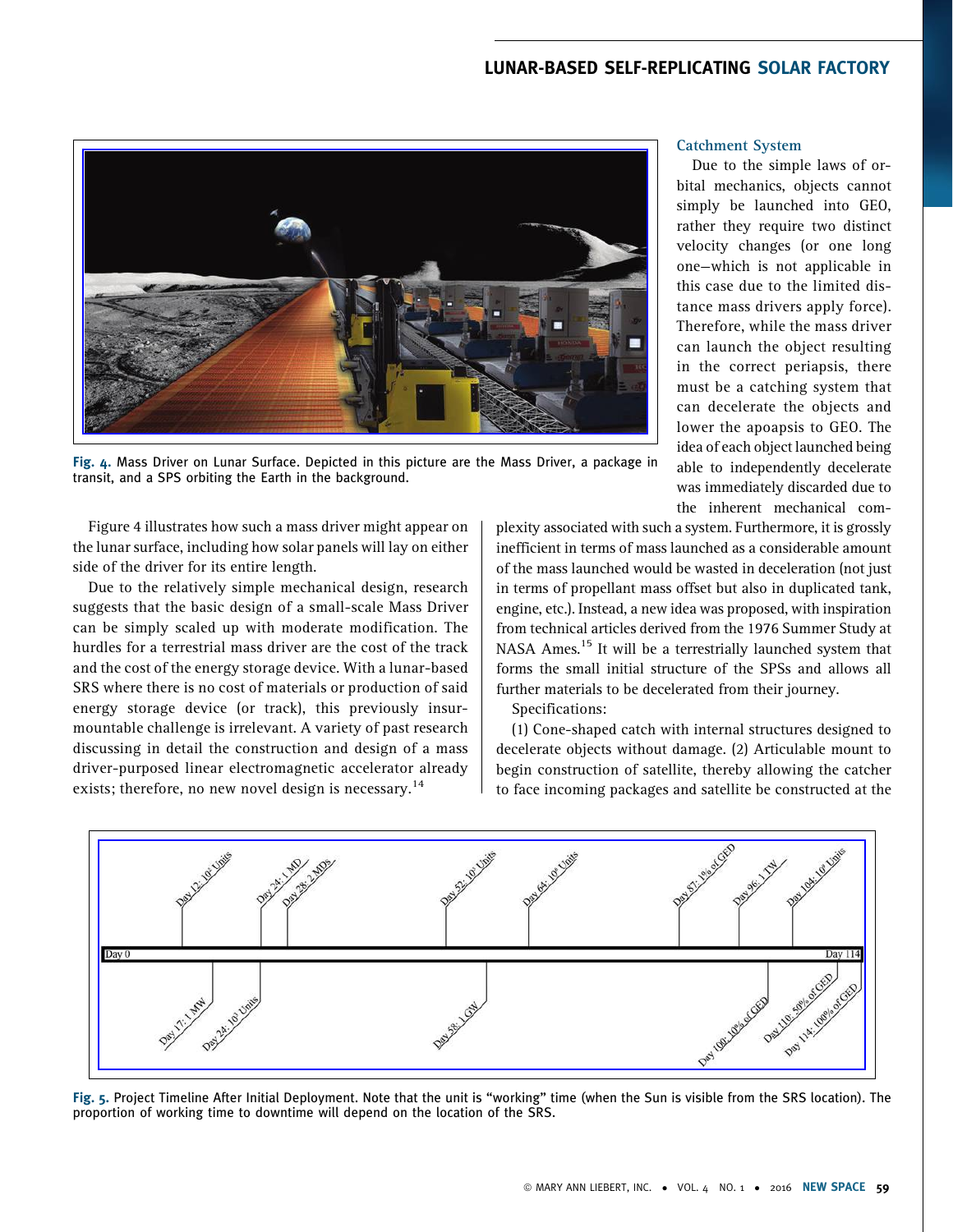optimum orientation. (3) Cold gas rocket system to provide deceleration to GEO: incremental pushback to offset momentum of incoming packages; remain on satellite for its lifetime, with the ability of the cold gas rocket system to be resupplied from lunar shipments of highly compressed oxygen.

It must be noted that having a continually firing cold gas rocket system to maintain a stable position will release a cloud of gaseous oxygen at GEO. Therefore, once enough of the satellite is constructed (allowing energy to be produced) and there are sufficient funds, an electrically powered ion thruster will be terrestrially launched and will be the primary method of pushback thereafter.

# ENGINEERING TIMELINE

Due to the fundamental concept of an ecosystem model SRS, there are dozens of mathematical relationships between each species type. In most cases, each relationship in some way affects multiple other relationships. The delicate balance of supply versus demand harmony must be achieved for the SRS to perform at its maximum potential. Should the SRS not perform in harmony, wasted potential will grow exponentially.

Table 1. Coefficients Used for SRS Timeline Calculations

| . avıc<br><b>IT COCTTICIONS</b> OSCATION SHO<br><b>THISHIK CARATACIONS</b> |                                  |                                               |                                                     |
|----------------------------------------------------------------------------|----------------------------------|-----------------------------------------------|-----------------------------------------------------|
|                                                                            | <b>Starting</b><br><b>Number</b> | Replication<br><b>Coefficient</b><br>per Hour | <b>Production</b><br><b>Coefficient</b><br>per Hour |
| Harvester PU                                                               | $\mathbf{1}$                     | 1/96                                          | $\overline{2}$                                      |
| Materials and basic parts FU                                               | 6                                | 1/96                                          | 28                                                  |
| Photovoltaic FU                                                            | $\overline{2}$                   | 1/96                                          | $\overline{4}$                                      |
| <b>CCPU</b>                                                                | $\overline{4}$                   | 1/96                                          | 9                                                   |
| <b>GN&amp;C PU</b>                                                         | $\overline{2}$                   | 1/96                                          | 9                                                   |
| Hexbus PU                                                                  | $\mathbf{1}$                     | 1/96                                          | 5                                                   |
| Hexframe PU                                                                | $\mathbf{1}$                     | 1/96                                          | $\overline{2}$                                      |
| <b>TFRP PU</b>                                                             | $\mathbf{1}$                     | 1/120                                         | 1/2                                                 |
| Mass driver PU                                                             | 1                                | 1/96                                          | 1/3                                                 |
| PAA PU                                                                     | $\mathbf{1}$                     | 1/96                                          | $\overline{4}$                                      |
| PAC PU                                                                     | $\mathbf{1}$                     | 1/144                                         | 1/4                                                 |
| Trans PU                                                                   | $\mathbf{1}$                     | 1/96                                          | 1/2                                                 |
| <b>MPMPU PU</b>                                                            | $\mathbf{1}$                     | 1/96                                          | 1/4                                                 |
| IC PU                                                                      | $\mathbf{1}$                     | 1/96                                          | 26                                                  |

CCPU, computer component production unit; FU, fabrication unit; PU, production unit.

The groundwork for these calculations remains a constant mathematical certainty, but because the SRS in question has not been designed yet, the author must make an educated assumption of production rates, replication rates, demand rates, and number of starting units. The author has outlined, formulated, and performed these calculations to the time of world energy demand fulfillment. The results, of course, are not perfect; however, these coefficients were chosen by the author based on reasonable mechanical assumptions. The formulas behind these results are adaptable, and as components of the SRS are designed, engineering constraints can be calculated to guide the engineering process. It is also important to note that production and starting unit values, although assumed, are not wholly important to the process. These coefficients mostly affect the results within an order of magnitude; the replication rate affects the order of magnitude. For the purposes of these calculations, an order of magnitude is as close as can be calculated with any reasonable certainty.

Table 1 contains the coefficients the author has chosen, with time in hours. Note that most replication rates are one replication per 96 h. As these species are farther up the supply chain, it becomes imperative that they all replicate at a slower or same rate than those above them.

#### TIMELINE AND RESULTS SUMMARY

Figure 5 is a visual representation of the calculated timeline for the progression of the project. Significant milestones were chosen to demarcate overall progress. Please note that MD refers to the number of mass drivers produced, units refers to the total number of units in the ecosystem, GED refers to global energy demand (21 TW), and \_W refers to the watts produced and delivered to Earth.

All of these times specified are in operational days. For example, if the chosen site is near the equator, all time numbers should be doubled for an approximation in time. If the site chosen is at one of the lunar poles (where there is no interruption in sunlight), these raw numbers can be used.

It must be noted, however, that while these results will change as the chosen coefficients are changed, the results will not be meaningful and different in the context of the larger project. The current coefficients project that Earth's global energy demand will be fulfilled in 114 Earth days. Even if worse coefficients are chosen, due to the nature of exponential growth, the time will not change in a meaningful way, likely remaining less than 5 Earth years.

There are two further events that need to take place during this time, although at exactly which time will depend on the final design of the SRS. (1) The Lunar Positioning System Satellite Constellation will need to be deployed. (2) The Earth-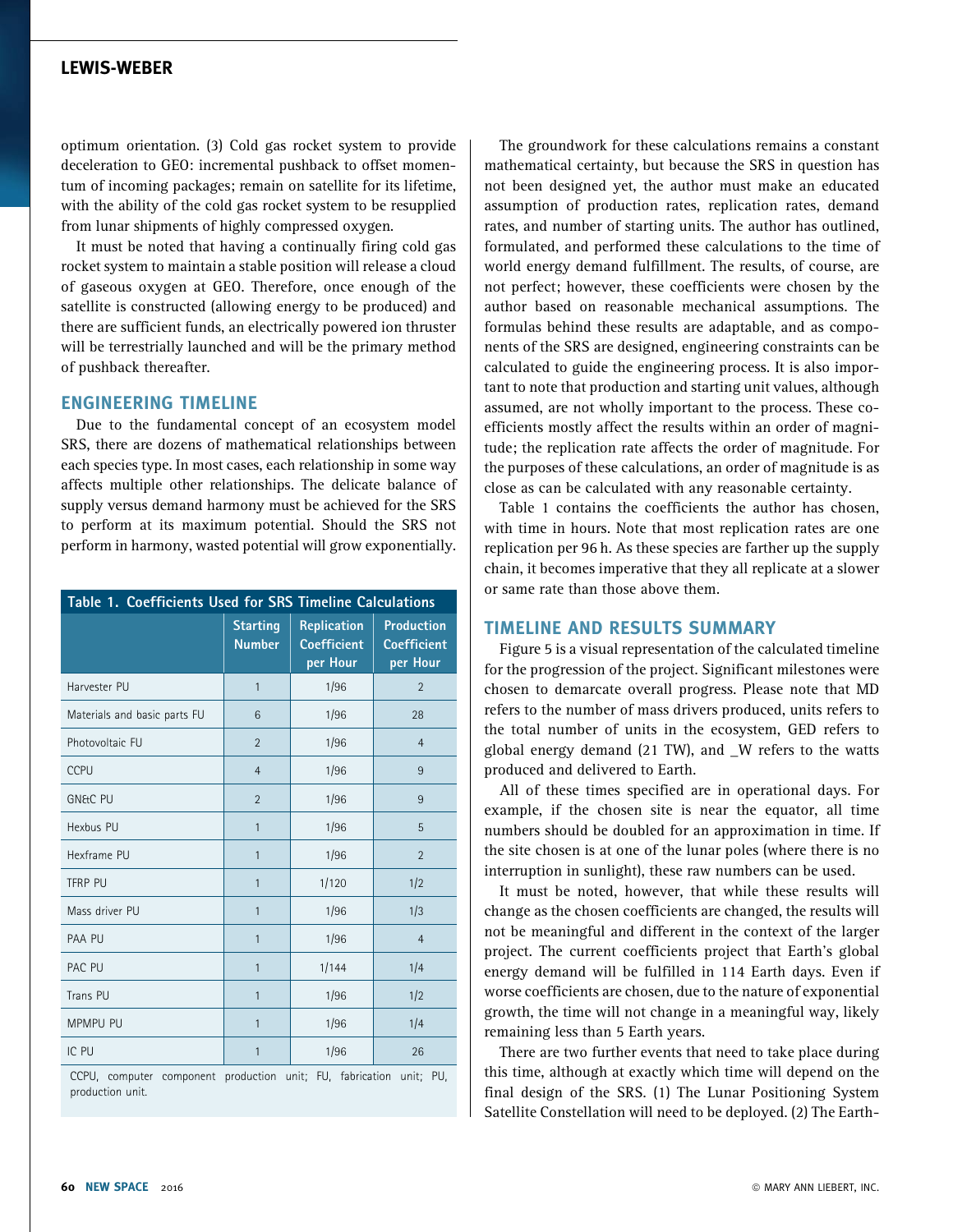based rectenna stations will need to be built, although they can be built at any time due to capital convenience. This time frame ranges from when the SRS is being developed until there are SPSs in orbit (and thus the power transmitted from them is guaranteed).

There are three other important calculated outcomes of this proposal:

- . R&D costs are estimated to be between \$5 and \$10B, on par with a project such as the Nimitz Class Aircraft Carrier where there are great mechanical complexities to be solved, but no novel technology needs to be developed. For comparison, a single Nuclear power plant costs between approximately \$9 billion to \$17 billion, and a single coal power plant costs approximately between \$2 billion and \$3 billion.<sup>17,18</sup>
- . Assuming 184,634 TWh/year of energy demand in 2020, 150 W/m<sup>2</sup> PV, \$1.75/W installed, and a 1.75 cost multiplier for extra PV and energy storage to compensate for night and weather, this plan would convert the entire world to renewable energy for 0.015% the cost of Earthbased PV, a four order of magnitude cost reduction.
- . Assuming 184,634 TWh/year of energy demand, the levelized cost of coal over 25 years at \$.0951/kWh, with natural gas and Earth-based PV at \$.0752/kWh and \$.1252/kWh, respectively (all projected for 2020), the levelized cost of this proposal over the same period (assuming operation and maintenance costs at a much higher than expected average of \$100 billion/year) is \$.00040/kWh, a reduction of two orders of magnitude.<sup>16</sup> Even if the current estimations of R&D costs are underestimated by an entire order of magnitude (now assuming a now \$100 billion R&D cost), the levelized cost would increase to only \$0.00042/kWh.

#### **CONCLUSION**

It has been shown that a lunar-based self-replicating solar factory, as a means of producing SPSs, is a potential solution to the worldwide renewable energy crisis. This proposal represents a combination of existing ideas in the SPS and SRS fields that when synthesized in this manner demonstrate a feasible plan for removing Earth from fossil fuel energy sources by exploiting simple laws of economics. By choosing a construction material that is of no cost except transportation, the manufacturing cost of the PV panels is eliminated. To reduce transportation cost, one small and lightweight seed factory will be sent. By the laws of exponential population growth, global energy demand will likely be fulfilled in less than 1 year and almost certainly less than 5 years. There are, of course, significant engineering hurdles to be overcome in the design process of the SPS, SRS, and ancillary components of this proposal. Yet, not a single component has been found to be unfeasible, and many components have already been repeatedly demonstrated in both the laboratory and real-world testing. Research and development costs are then likely to be in the single digit billions of dollars, meaning that total project cost will be approximately the same. This proposal, therefore, is a potential way to reduce the cost of solar panels by four orders of magnitude.

# ACKNOWLEDGMENT

I wish to thank my mentor, Mr. Lance Argano-Rush, for all of his help throughout the conceptualization and writing of this paper. I also thank the Department of Aeronautics and Astronautics at Stanford University for their generous opportunity to intern. My thanks goes to Kirk Perruccelli for his generous assistance in the creation of some of the images used throughout the paper. I also wish to express my great thanks to John C. Mankins of Artemis Innovation Management Solutions, who provided advice throughout the writing of this paper and whose images of the SPS are courtesy of.

# AUTHOR DISCLOSURE STATEMENT

No competing financial interests exist.

#### **REFERENCES**

- 1. IPCC: Climate Change 2013: The Physical Science Basis. Contribution of Working Group I to the Fifth Assessment Report of the Intergovernmental Panel on Climate Change [Stocker TF, Qin D, Plattner G-K, Tignor M, Allen SK, Boschung J, Nauels A, Xia Y, Bex V, Midgley PM (eds.)]. Cambridge, United Kingdom and New York, NY: Cambridge University Press, 2013, pp. 1535. DOI: 10.1017/CBO9781107415324.
- 2. Inventory of U.S. Greenhouse Gas Emissions and Sinks: 1990–2012. New York: Environmental Protection Agency, 2014.
- 3. California ISO. What the Duck Curve Tells Us About Managing a Green Grid. www.caiso.com/Documents/FlexibleResourcesHelpRenewables\_FastFacts.pdf (Last accessed on November 18, 2015).
- 4. Kokopeli P, Schreifels J, Reynaldo F. Assessment of Startup Period at Coal-Fired Electric Generating Units. New York: Environmental Protection Agency, 2012.
- 5. Zack K, Auer H, Lettner G. Report Summarizing the current Status, Role, and Costs of Energy Storage Technologies. www.store-project.eu/documents/ results/en\_GB/report-summarizing-the-current-status-role-and-costs-of-energystorage-technologies (Last accessed on November 18, 2015).
- 6. Little F. Solar Power Satellites: Recent Developments. www.nss.org/settlement/ ssp/library/2002-SPSRecentDevelopments.pdf (Last accessed November 18, 2015).
- 7. Brown W. The history of power transmission by radio waves. [IEEE Trans](http://online.liebertpub.com/action/showLinks?crossref=10.1109%2FTMTT.1984.1132833) [Microwave Theory Tech](http://online.liebertpub.com/action/showLinks?crossref=10.1109%2FTMTT.1984.1132833). 1984;32(9):1230–1242.
- Rai G. Solar Energy Utilization. Delhi: Kahanna Publishers, 1980.
- 9. Freitas R, Gilbreath W. Advanced automation for space missions. Proceedings of the 1980 NASA/ASEE Summer Study. J Astronautical Sci. 1982:213–214.
- 10. Crawford I. Lunar resources: A review. [Prog Phys Geogr](http://online.liebertpub.com/action/showLinks?crossref=10.1177%2F0309133314567585). 2015;39:137–167.